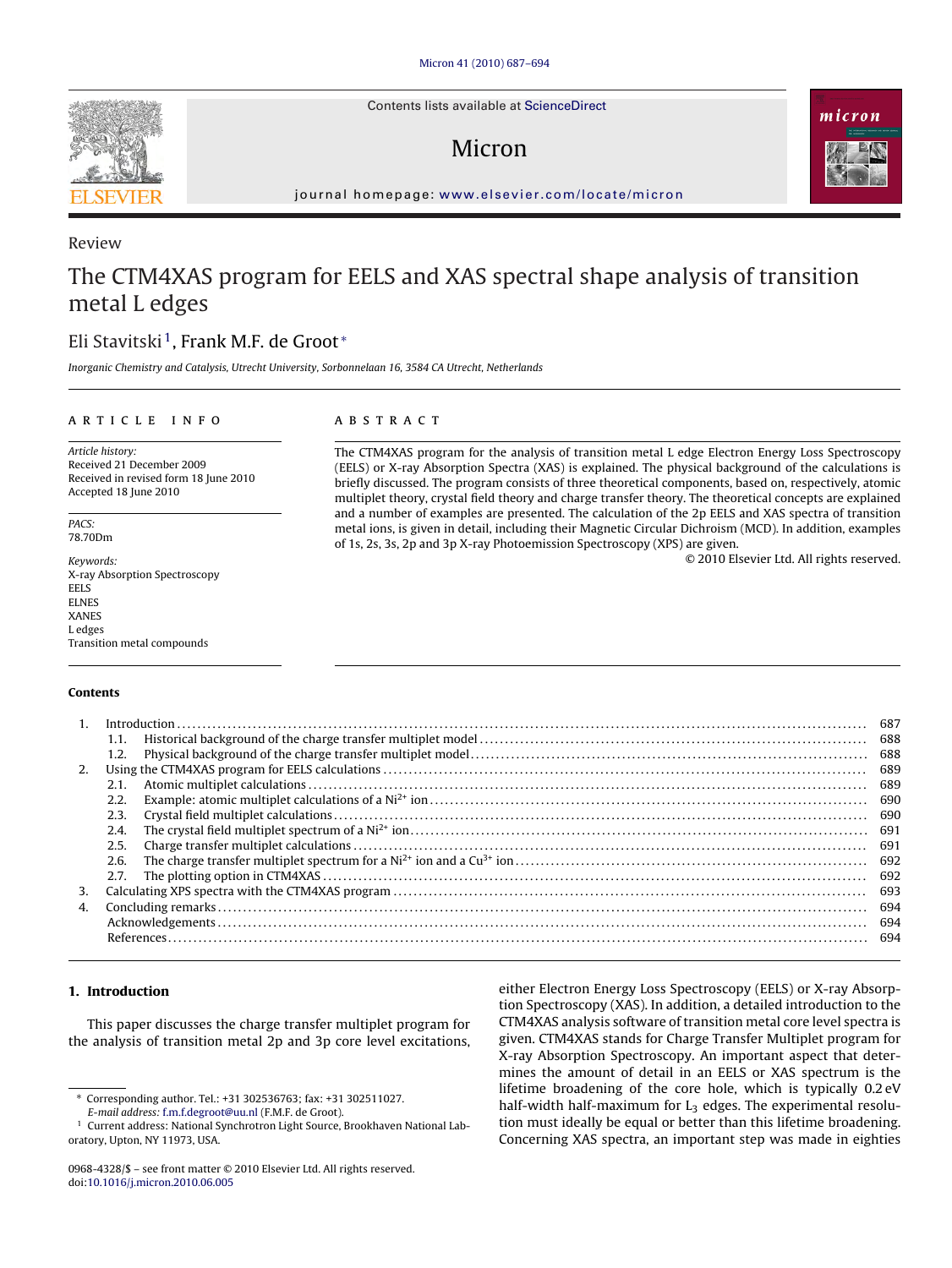when the resolution of 0.2 eV was achieved with the development of the SX700 and DRAGON monochromators [\(Chen and Sette,](#page-7-0) [1989\).](#page-7-0) In case of EELS spectrometers, the present day resolution of EELS measurements varies between 30 meV in high-resolution EELS [\(Krivanek et al., 2009\)](#page-7-0) to 1.0 eV or lower at non-dedicated microscopes. We assume that the spectral shape of XAS and EELS is identical and in the remainder of this paper limit ourselves to the discussion of EELS spectra.

#### 1.1. Historical background of the charge transfer multiplet model

The two important components of the charge transfer multiplet model are (1) multiplet effects and (2) charge transfer effects. The recognition that the X-ray Absorption Spectra of transition metal and rare earth systems were dominated by atomic effects was first made in the sixties for the  $M_{4,5}$  and  $N_{4,5}$  edges of rare earths ([Williams, 1966; Fomichev et al., 1967\).](#page-7-0) The first high-resolution spectra of transition metal systems were performed by [Nakai et al.](#page-7-0) [\(1974\). T](#page-7-0)hey assigned part of the spectrum as multiplet structure. [Shin et al. \(1981\)](#page-7-0) re-assigned the spectra to  $3d^N \rightarrow 3p^53d^{N+1}$  multiplet structures. The origin of the multiplet theory for L edges can be traced back to initial developments in Canada [\(Gupta and Sen, 1974,](#page-7-0) [1975\)](#page-7-0) and Japan [\(Suga et al., 1982; Shin et al., 1982\).](#page-7-0) [Kotani and](#page-7-0) [Toyozawa \(1974\)](#page-7-0) developed the charge transfer effects for mixed valence rare earth systems. Already [Asada and Sugano \(1976\)](#page-7-0) combined multiplet effects with charge transfer effects. Charge transfer effects and multiplet effects were also combined by [Zaanen et al.](#page-7-0) [\(1985\).](#page-7-0)

Within this background, Theo Thole started developing his multiplet code. In 1985 he calculated all rare earth  $M_{4,5}$  edge with atomic multiplets. He added the crystal field effects via the group theory program of [Butler \(1981\)](#page-7-0) and calculated the L edges of transition metal systems in 1988, with van der Laan and Butler [\(Thole](#page-7-0) [et al., 1988\).](#page-7-0) Systematic studies of the transition metal L edges were performed with de Groot et al. [\(de Groot et al., 1990a,b\) a](#page-7-0)nd by van der Laan [\(van der Laan, 1991; van der Laan and Kirkman, 1992\).](#page-7-0) The combination of Theo Thole's crystal field multiplet calculations with charge transfer effects and Auger matrix elements was programmed by Theo Thole and Ogasawara in 1991, initially for mixed valence rare earth ions ([Ogasawara et al., 1991a,b\).](#page-7-0)

We use the charge transfer multiplet model as developed by Theo Thole and with contributions by Ogasawara as the basis for the CTM4XAS calculations. The actual source codes are the charge transfer multiplet calculations where some options have been removed by Ogasawara, where it is noted that the physics of this program has not been changed since 1991. However, over the last 20 years, many improvements and additions have been added to the charge transfer multiplet program. Some recent developments are mentioned in the next section, in particular with respect to ab initio multiplet calculations.

In conclusion, one should use the CTM4XAS calculations as an initial tool to simulate the L edges of transition metal systems. The symmetry-options are restricted to octahedral and tetragonal and the magnetic field direction is limited to the z-axis. More complex phenomena such as additional charge transfer channels in high-valent systems ([Hu et al., 1998a,b\)](#page-7-0) or in systems with  $\pi\text{-bonding}$ ([Hocking et al., 2006, 2007\)](#page-7-0) are not included. All possibilities for magnetic order are not included and as well as the experiments such as angular and spin-resolved photoemission. We hope that in the future more options can be included and, as a first new tool we are developing a CTM4RIXS software that calculates the two-dimensional Resonant Inelastic X-ray Scattering (RIXS) planes within the charge transfer multiplet model as described in this paper. If one would like to perform more complex calculations this is possible with the range of charge transfer multiplet models that are available or are being developed.

#### 1.2. Physical background of the charge transfer multiplet model

The EELS (and XAS) spectral shape is given by the Fermi golden rule. The core electron is excited to an empty state, where at the edge the lowest empty state (allowed by the selection rules) is reached. As such, one essentially probes the empty density of states in the presence of the core hole. Calculations to obtain a quantitative picture of the empty states can be performed with DFT based codes. This includes band structure codes such as PARATEC ([Cabaret](#page-7-0) [et al., 2007; Gaudry et al., 2005\),](#page-7-0) PWSCF [\(Cabaret et al., 2010; Juhin](#page-7-0) [et al., 2010\),](#page-7-0) CASTEP ([Gao et al., 2008\)](#page-7-0) or WIEN2K ([Schwarz et](#page-7-0) [al., 2002\),](#page-7-0) real space multiple scattering codes such as FDMNES [\(Joly, 2003\)](#page-7-0) or FEFF [\(Rehr and Albers, 2000\)](#page-7-0) and 'molecular' DFT codes such as STOBE ([Kolczewski and Hermann, 2005\)](#page-7-0) or ORCA [\(George et al., 2008\).](#page-7-0) The ground state effects of orbital polarization, 3d spin–orbit coupling, the self-interaction correction and the 3d3d correlation energy U are, in general, only partly included in these codes. The creation of a core hole in an EELS experiment creates additional core hole induced effects to the electronic structure. These effects include:

- (a) The core hole potential
- (b) The core hole spin–orbit coupling
- (c) The core hole induced charge transfer effects
- (d) The core hole–valence hole exchange interaction.
- (e) The core hole–valence hole multipole interactions.

The core hole effects (a) and (b) can be included in DFT calculations, respectively, by introducing an atom with a core hole within a supercell calculations and by performing relativistic DFT calculations. The effects  $(c)$ ,  $(d)$  and  $(e)$  are usually not (or not completely) included in DFT based calculations. Because of these core hole induced effects, transition metal  $L_{2,3}$  edges can not be calculated with one-electron codes. To date no general approach is available that includes charge transfer and multiplet effects within ab initio codes, either DFT or wave function based. Closest to a generalized ab initio approach are the routes that start with a ground state DFT calculation, project the wave functions (underlying to the charge density) to a small cluster and subsequently solve the charge transfer and multiplet final state effects for such cluster. The methods that are being developed by, for example, Kruger [\(Kruger and](#page-7-0) [Natoli, 2004\),](#page-7-0) Uozumi [\(Agui et al., 2009\),](#page-7-0) Ikeno ([Ikeno et al., 2009\)](#page-7-0) and Haverkort [\(Haverkort, 2009\)](#page-7-0) roughly follow such procedure.

In contrast to these ab initio routes, the CTM4XAS program is based on a semi-empirical approach that includes explicitly the important interactions for the calculation of L edge spectra. This includes all the effects discussed above, including the core and valence spin–orbit couplings, the core-valence two-electron integrals (multiplet effects) and the core hole induced charge transfer effects. Calculations based on the charge transfer multiplet programs have been performed over the last 20 years and the main physics behind this approach has been described in a number of reviews and books ([de Groot, 1994, 2001,2005; de Groot and Kotani,](#page-7-0) [2008\).](#page-7-0)

We have written a new program interface that takes care of the performance of charge transfer multiplet calculations. This CTM4XAS program can be downloaded for free ([website, 2010\).](#page-7-0) The CTM4XAS program is limited to transition metal spectra and, in addition to XAS/EELS, the program is also capable of calculating the 1s, 2s, 3s, 2p and 3p XPS spectra, 1s2p and 1s3p XES. An exchange field can be included along the z-direction, yielding the corresponding X-MCD spectra for all XAS and XPS spectra calculated. The CTM programs themselves can also be used for other XAS and XPS spectra, and also for X-ray emission (XES) and Auger electron spectroscopy. This includes the experiments performed at resonance: Resonant XES (or Resonant Inelas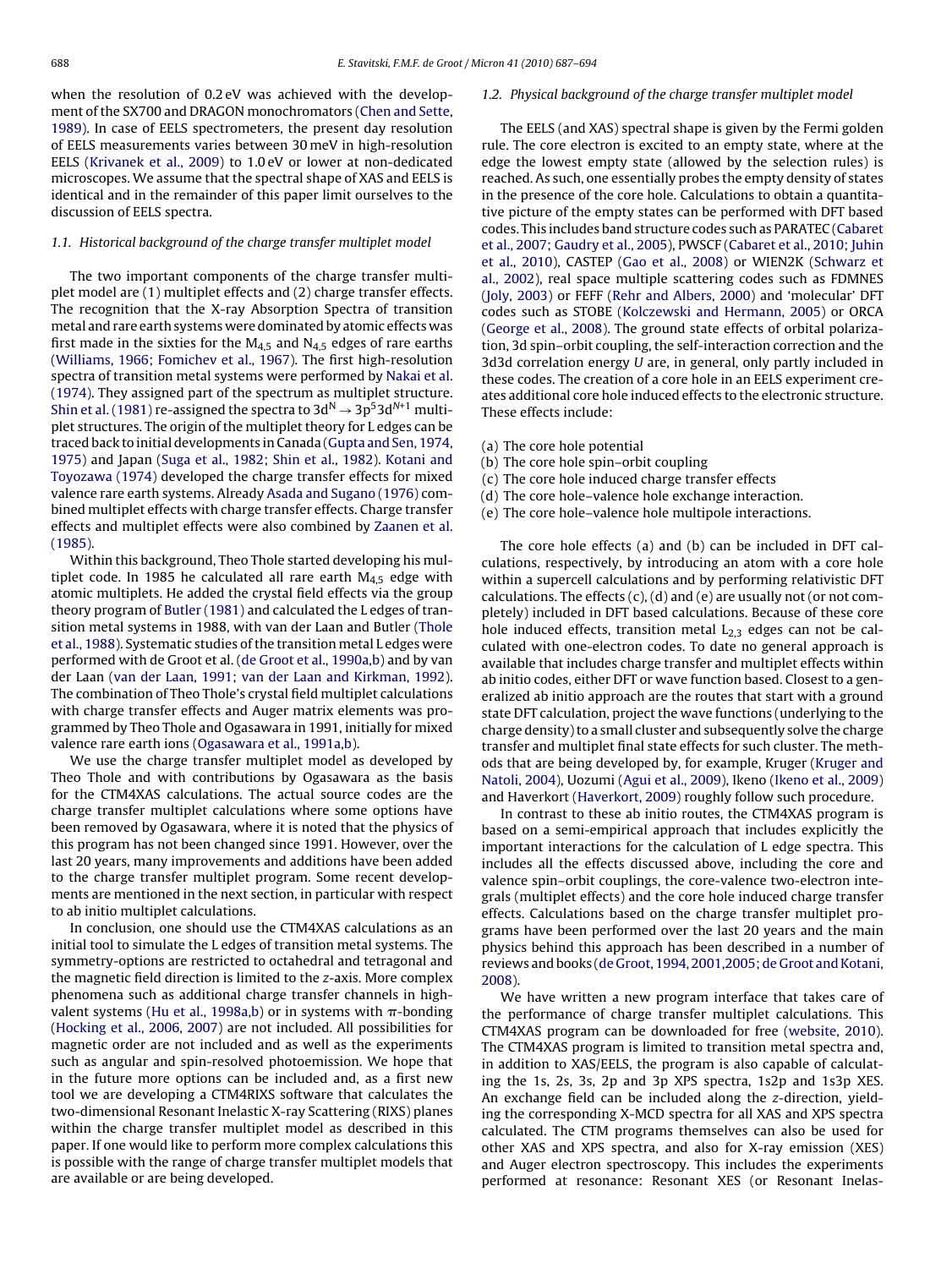<span id="page-2-0"></span>tic X-ray Scattering, RIXS), resonant photoemission and Auger spectroscopy.

#### **2. Using the CTM4XAS program for EELS calculations**

Fig. 1 shows the interface window that opens upon starting the CTM4XAS program. From this screen the complete calculation can be performed. The calculated spectrum can be directly shown on screen and is also automatically saved with the name provided. By starting the CTM4XAS program, a number of screens appear. The CTM4XAS screen shows the credits and authors. The main screen that is opened is shown in Fig. 1.

#### 2.1. Atomic multiplet calculations

The top part of the screen, shown enlarged in Fig. 2, is used to generate the atomic parameters and/or to perform atomic multiplet calculations. On the top line one has to provide the element that has to be calculated, including its formal charge. This defines the number of occupied d electrons in the ground state. The CTM4XAS program is written for all 3d, 4d and 5d transition metal ions, including the 3d0 systems such as  $K^+$  and  $Ca<sup>2+</sup>$ . Next to the configuration, one has to choose the experiment one would like to calculate. Options include 1s XAS, 2p XAS



**Fig. 1.** The CTM4XAS program is based on a parameter based panel. The panel is divided in four sections, respectively, the configuration and the atomic calculations at the top, the crystal field parameters (middle, left), the charge transfer parameters (middle, right) and the plotting options (bottom). Enlarged sections of the panel are shown below.



**Fig. 2.** The atomic multiplet calculation input of the CTM4XAS program.

and 3p XAS, where 2p XAS is considered to be identical to 2p EELS. In case of 1s XAS, a quadrupole calculation is performed to simulate the pre-edge structure of K edges. The K edge itself should be calculated with DFT based computer codes. The XPS options include the 1s, 2s, 3s, 2p and 3p spectra. XPS is automatically calculated with charge transfer because the XPS spectra are dominated by this effect, as will be discussed below. The two lines below give the initial state and final state configuration(s). If no charge transfer is included only one initial and final state is given. Further options include the 1s2p and 1s3p XES spectra.

The bottom part of the atomic multiplet section allow the control of the atomic parameters, respectively, the two-electron integrals coupling the 3d electrons with each other and coupling the core state with the valence states and the spin–orbit coupling of the 2p core state and the 3d valence state. The two-electron integrals are described with Slater integrals ([Cowan, 1981\).](#page-7-0) The  $F_{dd}$  Slater integrals ( $F^2$  and  $F^4$ ) are controlled by the first reduction factor. A parameter value of 1.0 implies the use of the atomic values, while a parameter value of 0.0 implies that the  $F_{dd}$  Slater integrals are set to zero. The atomic parameters are calculated with the Cowan program within the Hartree–Fock limit. A standard reduction to 80% of the Hartree–Fock values is assumed to represent the atomic values, as confirmed by experiment. Intermediate values imply the reduction of the  $F_{dd}$  Slater integral with the number given. A number can de chosen between 0.0 and 1.5. The second parameter controls the  $F_{\text{pd}}$  Slater integral ( $F^2$ ) that couples the core and valence electrons. The third parameter controls the  $G_{nd}$  exchange Slater integrals ( $G^1$  and  $G^3$ ). In case of a 1s/2s/3s core hole in the XPS calculations, only the  $G<sup>1</sup>$  value is different from zero.

The spin–orbit parameters work similarly. The core spin–orbit coupling is, in practice, never screened, so one should always use the default value of 1.0 for spectral simulations. It can be controlled only for didactical purposes. By setting the 2p spin–orbit coupling to zero, the  $L_3$  and  $L_2$  edge overlap and the, virtual, overall L edge spectral shape is found. The control over the 3d spin–orbit coupling is a crucial parameter. Many 3d transition metal systems have an L edge that is better described with the 3d spin–orbit coupling set to zero, though this is certainly not a general rule. For example  $CrO<sub>2</sub>$  and Fe<sub>2</sub>SiO<sub>4</sub> [\(de Groot et al., 2005\) a](#page-7-0)re better described with-out 3d spin–orbit coupling, while LaTiO<sub>3</sub> and CoO ([Haverkort et al.,](#page-7-0) [2005\)](#page-7-0) are better described with the inclusion of 3d spin–orbit coupling. CoO and  $COF<sub>2</sub>$  show temperature dependent effects due to the 3d spin–orbit coupling. The temperature of the simulation can be chosen in the plotting. All possible initial states are calculated, including the spectral shape of all these states. The temperature is included as a Boltzmann distribution over the initial state energy values. Switching the 'autoplot' button on, implies that the plot is directly shown on screen. If it is not switched on, the calculation is performed but no result is plotted. Clicking the RUN button start the charge transfer multiplet calculation.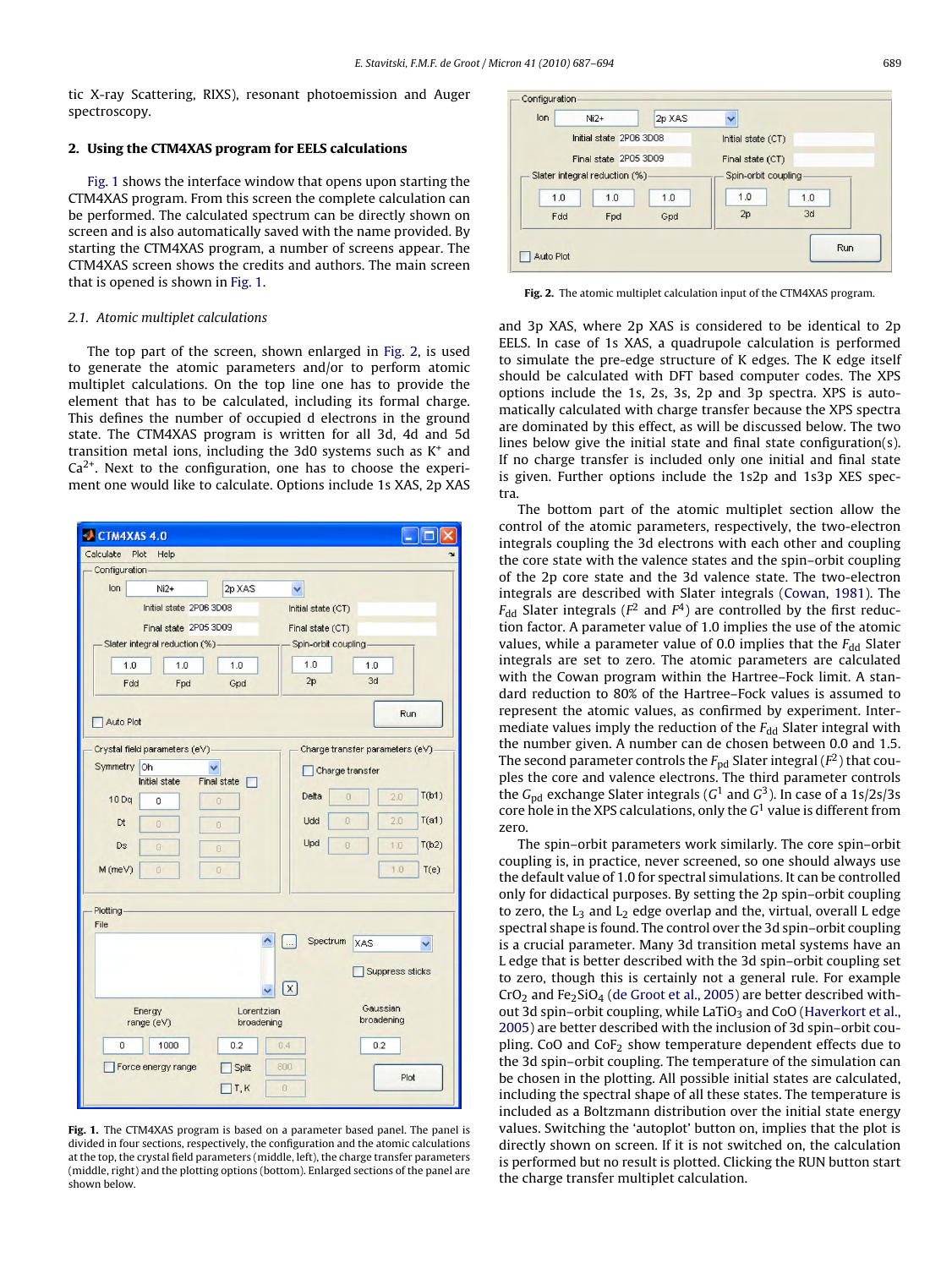

Fig. 3. (Left) Atomic multiplet calculation for Ni<sup>2+</sup>; (right) atomic multiplet calculation where the 3d spin–orbit coupling has been set to zero.

#### 2.2. Example: atomic multiplet calculations of a  $Ni<sup>2+</sup>$  ion

As example, we provide the atomic multiplet calculation of a Ni<sup>2+</sup> ion. A Ni<sup>2+</sup> ion has a 3d<sup>8</sup> ground state. The atomic couplings imply that the two holes will have the quantum numbers  $m_1 = -2$  and  $m_1 = -1$ , both for a spin-down hole. This yields as Hunds rule ground state  $L = 3$  and  $S = 1$ , in other words a <sup>4</sup>F term symbol. Because the shell is more than half-full, after spin–orbit coupling the ground state has a *J* value of 4, i.e. a  ${}^{3}F_{4}$  term symbol. The dipole selection rule states that the  $J'$  value in the final state must be 3 or 4 or 5. The final state of 2p XAS has a  $2p<sup>5</sup>3d<sup>9</sup>$  configuration, i.e. the coupling of a single 2p hole with a single 3d hole. All term symbols of such configuration can be directly found by adding the L and S quantum numbers of the separate shells, i.e.  $L_{\text{TOT}}$  = 3 or 2 or 1 and  $S_{\text{TOT}}$  = 1 or 0. All combinations are possible, yielding <sup>1</sup>P, <sup>1</sup>D and <sup>1</sup>F states plus 3P, 3D and 3F states. This yields no possible term symbols with J' = 5, one term with J' = 4 (<sup>3</sup>F<sub>4</sub>) and three terms with J' = 3 (<sup>3</sup>F<sub>3</sub>,  ${}^{3}D_{3}$  and  ${}^{1}F_{3}$ ). The result is an atomic multiplet spectrum with four peaks. [Fig. 2](#page-2-0) shows the result. Switching off the 3d spin–orbit coupling implies that the  ${}^{3}F_{4}$  ground state becomes degenerate with the  ${}^{3}F_{3}$  and  ${}^{3}F_{2}$  states. The spectral shape is now given by all allowed transitions from J = 2 or 3 or 4. This implies that all final state J $^{\prime}$  from 1 to 5 are allowed.

It can be observed in Fig. 3 that the low J values that were not allowed from the  ${}^{3}F_{4}$  state, can be found mainly at the  $L_{2}$  edge and at the high-energy side of the  $L_3$  edge. The binding energy of all edges in the CTM4XAS program has been set to the value as given in the X-ray Data Booklet (<http://xdb.lbl.gov/>). The binding energy of divalent ions has been set to themetal XPS binding energy. Trivalent ions have been shifted by 1.5 eV to higher energy and subsequently each higher valence has been shifted by another 1.5 eV.

#### 2.3. Crystal field multiplet calculations

The crystal field multiplet calculations are controlled in the middle left panel. The top button in Fig. 4 allows the choice of the point group symmetry. The symmetries are limited to octahedral  $(O_h)$ , tetragonal  $(D_{4h})$  and fourfold symmetry  $(C_4)$ . De facto, this implies that also tetrahedral symmetry can be calculated for 2p and 3p XAS as this calculation is equivalent to an  $O<sub>h</sub>$  calculation with negative crystal field values. In case of 1s XAS pre-edges there is a large difference between octahedral and tetrahedral symmetry due to 4p3d mixing. This can be calculated with the multiplet program, but this option is not included in CTM4XAS. In  $O<sub>h</sub>$  symmetry, only the value of the cubic crystal field splitting 10Dq can be provided, as the other parameters are zero. In octahedral symmetry, 10Dq is defined as the energy difference between the  $T_{2g}$  states and the  $E_g$  states, neglecting all atomic parameters. The default settings assume the same



**Fig. 4.** The crystal field calculation input of the CTM4XAS program.

values for 10Dq, Ds, Dt and M for the initial state and final state. One can choose different values if the final state tick mark is turned on.

The CTM4XAS program uses as input the optical parameters Dq, Ds and Dt ([Lever and Solomon, 1999\).](#page-7-0) The multiplet program is making use of a group theory program from Butler to perform the crystal field multiplet calculations ([Butler, 1981\).](#page-7-0) In the Butler program, another set of parameters are used, with in  $D_{4h}$  symmetry, respectively, the  $X_{40}$ ,  $X_{42}$  and  $X_{22}$  parameters, which are linear combinations of Dq, Ds and Dt. Ds =  $-X_{22}/\sqrt{70}$ and Dt =  $-2X_{42}/5\sqrt{42}$ . The value of Dq is given as a combination of  $X_{40}$  and  $X_{42}$ : Dq =  $X_{40}/6\sqrt{30} - 7X_{42}/30\sqrt{42}$ . The output of the crystal field multiplet program is given in the ora file. The symmetry states are indicated in Butler's notation and Table 1 gives the relation to the more familiar Mulliken ( $A_1$ ,  $T_1$ , etc.) and Bethe ( $\Gamma_1$ ,  $\Gamma_2$ , etc.) notations. If the  $C_4$  symmetry option is selected an exchange field is added. The inclusion of the exchange field is used to describe the exchange field in ferromagnetic systems and as such it separates the magnetic substates. The direct consequence of the exchange field is the occurrence of a Magnetic Circular Dichroism (MCD)

| Table 1                                                                          |
|----------------------------------------------------------------------------------|
| The labels for the configurations in octahedral symmetry $(O_h \text{ group})$ . |

| Butler | Mulliken       | Bethe (Koster) |
|--------|----------------|----------------|
|        | A <sub>1</sub> |                |
|        | A <sub>2</sub> | <i>l</i> າ     |
|        |                | I 2            |
|        |                |                |
|        | T <sub>2</sub> | l 5            |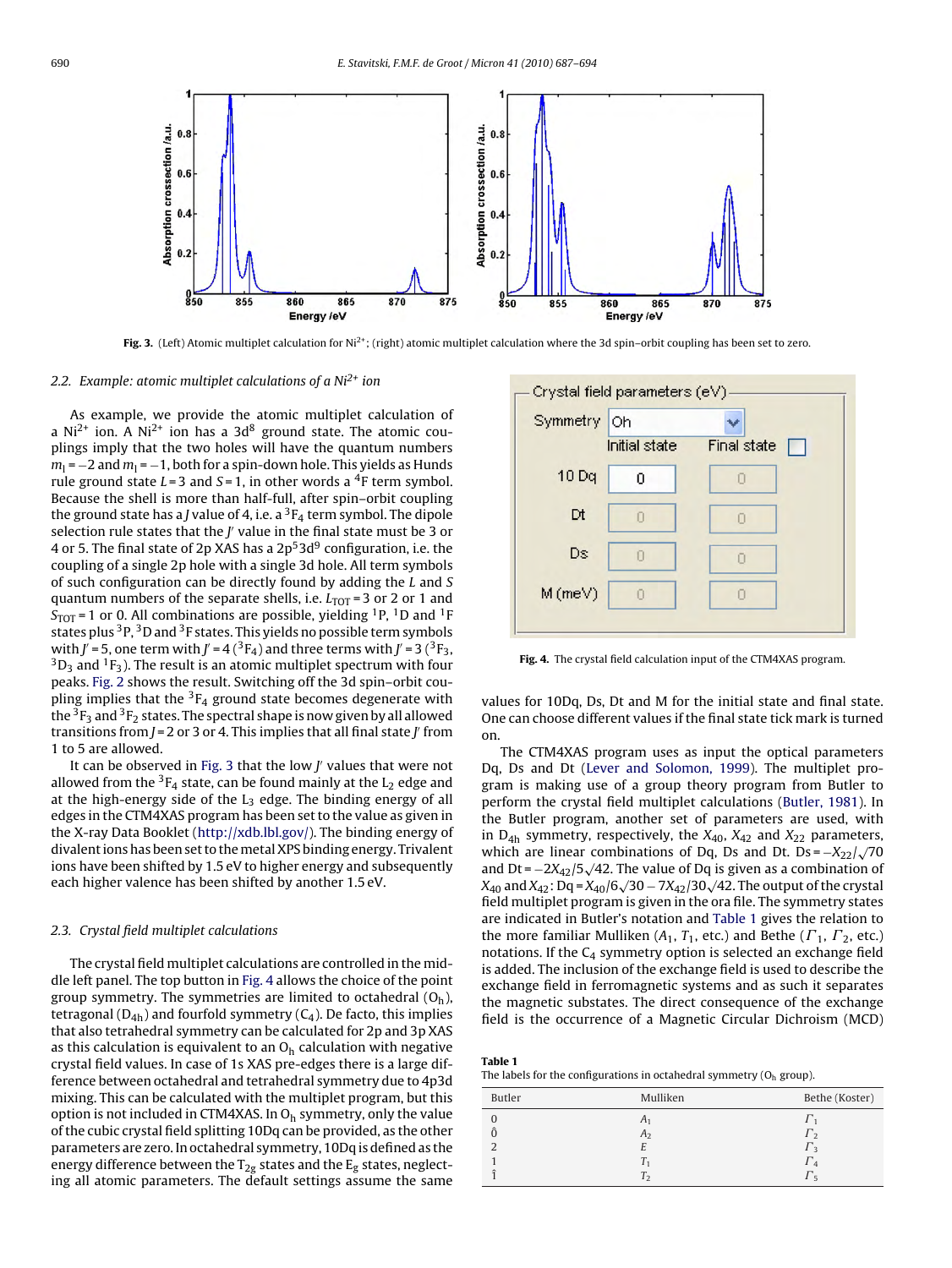<span id="page-4-0"></span>

Fig. 5. Crystal field multiplet calculation for (left) Ni<sup>2+</sup> with a 10Dq value of 1.0 eV; (right) Ni<sup>2+</sup> with a 10Dq value of 5.0 eV and values of 0.8 eV for Ds and Dt.

signal, defined as the difference in XAS by left, respectively, rightpolarized X-rays. Without the inclusion of an exchange field, the X-MCD signal is always zero.

## 2.4. The crystal field multiplet spectrum of a  $Ni<sup>2+</sup>$  ion

The atomic multiplet calculation of a  $Ni<sup>2+</sup>$  ion can be extended by adding a non-zero 10Dq value. The inclusion of a cubic crystal field splits the <sup>3</sup>F ground state into its  ${}^3A_2$ ,  ${}^3T_1$  and  ${}^3T_2$  crystal field components. The crystal field effect splits a 3d state into a  $T_2$  and E symmetry state. Acting on a  $3d<sup>8</sup>$  configuration, the octahedral crystal field splits the  $3F$  ground state into the crystal field components of an f-electron. An octahedral symmetry  $3d<sup>8</sup>$  configuration has its  $t_{2g}$  shell filled and its  $e_g$  shall half-filled, yielding a  ${}^{3}A_2$  ground state for all (positive) crystal field values. All crystal field calculations are performed in double group symmetry because of the large core hole spin–orbit coupling in the final state. A  ${}^{3}A_{2}$  ground state has  $\mathit{\Gamma}_5$  double group symmetry, where we follow the rule that double group symmetries are indicated with Bethe notation;  $\mathit{\Gamma}_5$  identifies with  $T_2$  in Mulliken notation. Because this is a single state, the 3d spin–orbit coupling has no effect on the ground state. The  $2p<sup>5</sup>3d<sup>9</sup>$ final state of the 2p XAS experiment has 25 possible states in Oh symmetry, 23 of which are allowed by the dipole selection rule. As such, one expects a crystal field multiplet spectrum containing 23 peaks, as shown in Fig. 5.

Using a 10Dq value of 1.0 eV approximately yields the NiO spectrum, as can be seen in Fig. 5.  $Ni<sup>2+</sup>$  in octahedral symmetry is always high-spin, but changing to  $D_{4h}$  symmetry and using parameters representative of a square planar symmetry, one finds a low-spin ground state, as is found experimentally in  $K_2$ Ni-dithio-oxalate [\(van der Laan et al., 1988\).](#page-7-0) The square planar  $(D_{4h})$  symmetry shifts the  $x^2 - y^2$  orbital to high-energy, yielding a ground state with two holes in the  $x^2 - y^2$  orbital and all other orbitals double occupied. Adding an exchange field of 10 meV combined with a cubic crystal field of 1.4 eV reproduces the 2p EELS/XAS and its X-MCD spectrum of the molecular magnet  $Cs[NiCr(CN)_6]$  ([Arrio et al., 1996\).](#page-7-0) Fig. 6 shows the 2p XAS spectrum and the difference between left and right circular polarized X-rays.

#### 2.5. Charge transfer multiplet calculations

Charge transfer multiplet calculations are controlled in the middle right panel.With the charge transfer tick mark, one activates the charge transfer parameters. The physics behind these parameters is the charge transfer effect as initially developed for photoemission experiments ([de Groot and Kotani, 2008\).](#page-7-0) The left column gives the charge transfer energy  $\Delta$ , i.e. the energy between the 3d<sup>8</sup> and 3d<sup>9</sup>L configuration for a Ni<sup>2+</sup> ion. The  $U_{dd}$  parameter defines the Hubbard U value and the  $U_{\text{nd}}$  parameter the core hole potential. In case of a two-configuration charge transfer multiplet calculation for XAS,  $U_{dd}$  has no direct influence and only the energy difference  $U_{\text{nd}} - U_{dd}$ is important. In case of XPS calculations,  $U_{dd}$  has a direct influence on the spectrum. XPS calculations are always performed with the charge transfer effect switched on. The right column of parameters define the hopping terms that are defined for the four different symmetries in  $D_{4h}$  symmetry, respectively  $B_1$ ,  $A_1$ ,  $B_2$  and E symmetry, related to, respectively, the  $x^2 - y^2$ ,  $z^2$ , xy and xz/yz orbitals. In  $O<sub>h</sub>$  symmetry the  $B<sub>1</sub>$  and  $A<sub>1</sub>$  parameters must be equal and relate to  $E$  symmetry; the  $B_2$  and  $E$  parameters also are equal and relate to  $T_2$  symmetry. In octahedral transition metal oxides the hopping



Fig. 6. Crystal field multiplet calculation for (left) Ni<sup>2+</sup> with a 10Dq value of 1.4 eV and an exchange field of 10 meV; (right) the corresponding X-MCD spectrum.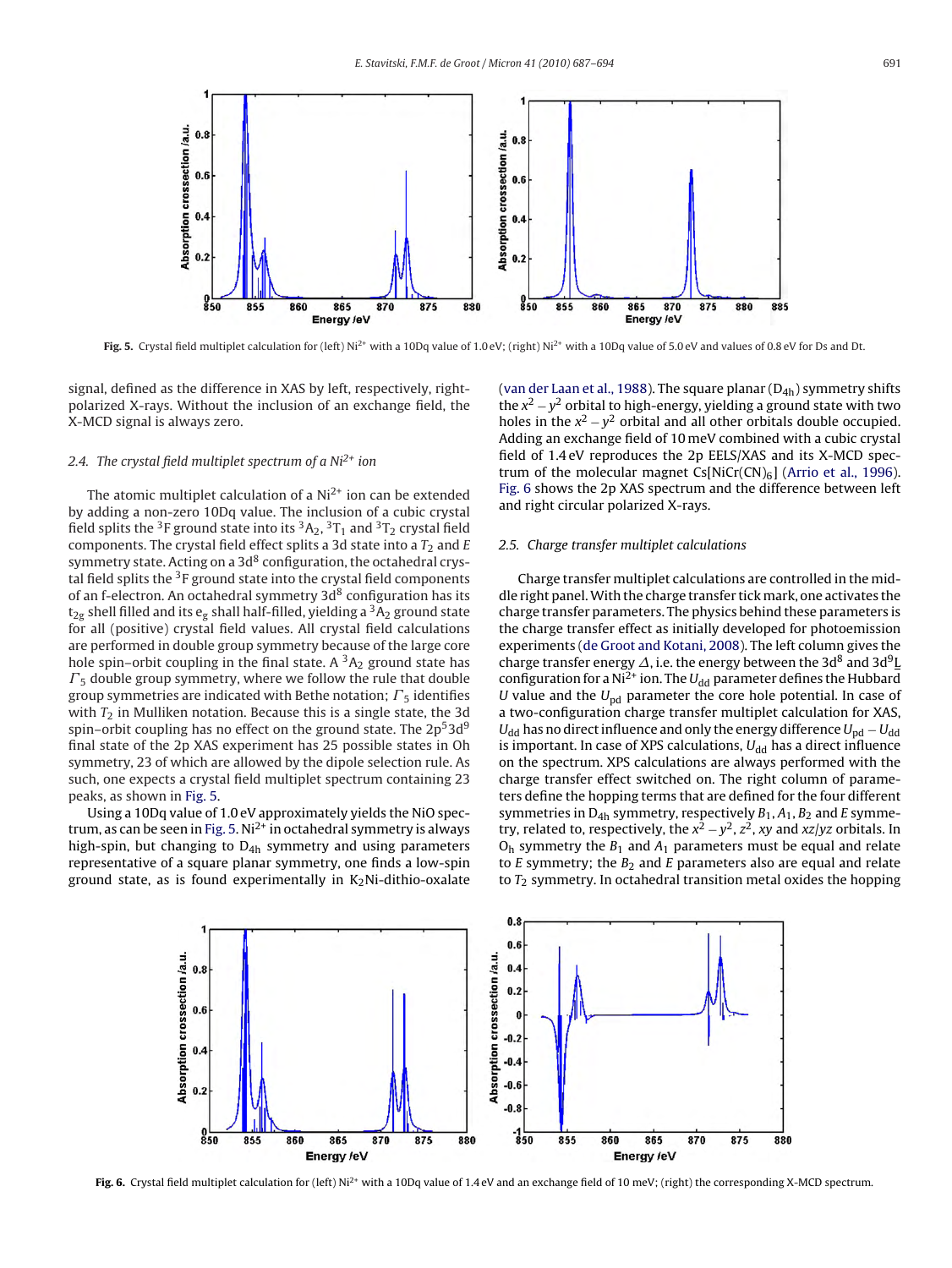

**Fig. 7.** The charge transfer calculation input of the CTM4XAS program.

parameter values are approximately given by the values 2.0, 2.0, 1.0 and 1.0. These values constitute the default values as provided by the program (Fig. 7).

## 2.6. The charge transfer multiplet spectrum for a  $Ni<sup>2+</sup>$  ion and a  $Cu^{3+}$  ion

We here discuss the charge transfer multiplet spectrum for a  $Ni<sup>2+</sup>$  and a Cu<sup>3+</sup> ion, both consisting of a ground state given as a linear combination of  $3d^8$  and  $3d^9L$ . The NiO 2p EELS spectrum contains a few peaks at energies in between the  $L_3$  and  $L_2$  edge. The inclusion of the charge transfer excitation can reproduce these peaks and, in addition provide an improved fit of the main  $L_3$  edge. However, the 2p EELS spectra of divalent transition metal ions are already well described without charge transfer. Charge transfer effects are crucial for the calculation of the XPS spectra as will be discussed in Section [3.](#page-6-0) Fig. 8 (left) shows the charge transfer multiplet spectrum of NiO with the charge transfer energy  $\Delta$  equal to 3 eV,  $U_{dd}$  = 6 and  $U_{pd}$  = 8. The default hopping parameters are used. One observes a spectrum similar to the crystal field multiplet calculation as was shown in [Fig. 5, w](#page-4-0)ith as additional feature a small charge transfer satellite at 860 eV. Because the hopping is different for  $T_{2g}$  and  $E_g$  states, this contributes an additional crystal field splitting. To correct for this effect, the ionic crystal field parameter 10Dq is reduced by 0.3 eV.

Charge transfer effects are for some systems very clearly observed in their 2p EELS spectra. This is in particular the case for transition metal ions with a valence of three or four. A divalent transition metal ion has only lost its 4s electrons, but increasing



**Fig. 9.** The input of the plotting options for CTM4XAS.

the valence to trivalent implies that a 3d electron is lost. This effect is compensated by short bond lengths hence by strong charge transfer effects. In case of  $Cu^{3+}$  the charge transfer is between 3d<sup>8</sup> and  $3d^9$ L configurations. In fact, for Cu<sup>3+</sup> the charge transfer parameter is slightly negative implying that the  $3d<sup>9</sup>L$  configuration has the lowest energy. The formal valence is still 3+ because the spin state of the transition metal ion can best be described with  $S = 1$  or  $S = 0$ for, respectively, high-spin and low-spin  $Cu^{3+}$  systems.

Fig. 8 shows the simulation of a Cu<sup>3+</sup> ion with  $\Delta$  equal to −1.3 eV,  $U_{dd}$  = 6 and  $U_{nd}$  = 8, using the default hopping terms (T) and a 10Dq value of 1.0 eV. One can observe a single leading peak at the  $L_3$ edge that relates mainly to the  $2p^53d^{10}L$  final state. At higher energy a multiplet structure is observed that is mainly due to the  $2p<sup>5</sup>3d<sup>9</sup>$  final states. The experimental spectrum of the high-spin  $Cu^{3+}$  systemCsKCuF<sub>6</sub> is very similar to this calculated spectrum ([Hu](#page-7-0) [et al., 1998a,b\).](#page-7-0)

#### 2.7. The plotting option in CTM4XAS

Fig. 9 gives the bottom of the CTM4XAS interface. This part only takes care of the plotting options. The files that are calculated appear in the main plotting box. Files can be added to this list with the  $\Box$  button or removed with the X button. All files that are indicated in the box are plotted. This implies that if edges of different elements are indicated, the energy range contains both edges. The provided plots are only intended as an initial guide to the spectral shape. Each calculation has its output given as a X-file containing the spectral shape of the three polarization directions. The XAS/EELS spectrum can be plotted, or alternatively the MCD or MLD spectrum. Plotting the MCD spectrum implies the plot of the right-polarized X-rays minus the left-polarized X-rays. The MLD plots the left + right-2z-polarized spectrum. Alternatively one can manipulate the polarized spectra using the output file that con-



**Fig. 8.** Charge transfer multiplet calculation for (left) Ni<sup>2+</sup> with the parameters set to NiO; (right) Cu<sup>3+</sup> with  $\Delta$  = −1.3 eV and all parameters equal to the NiO case.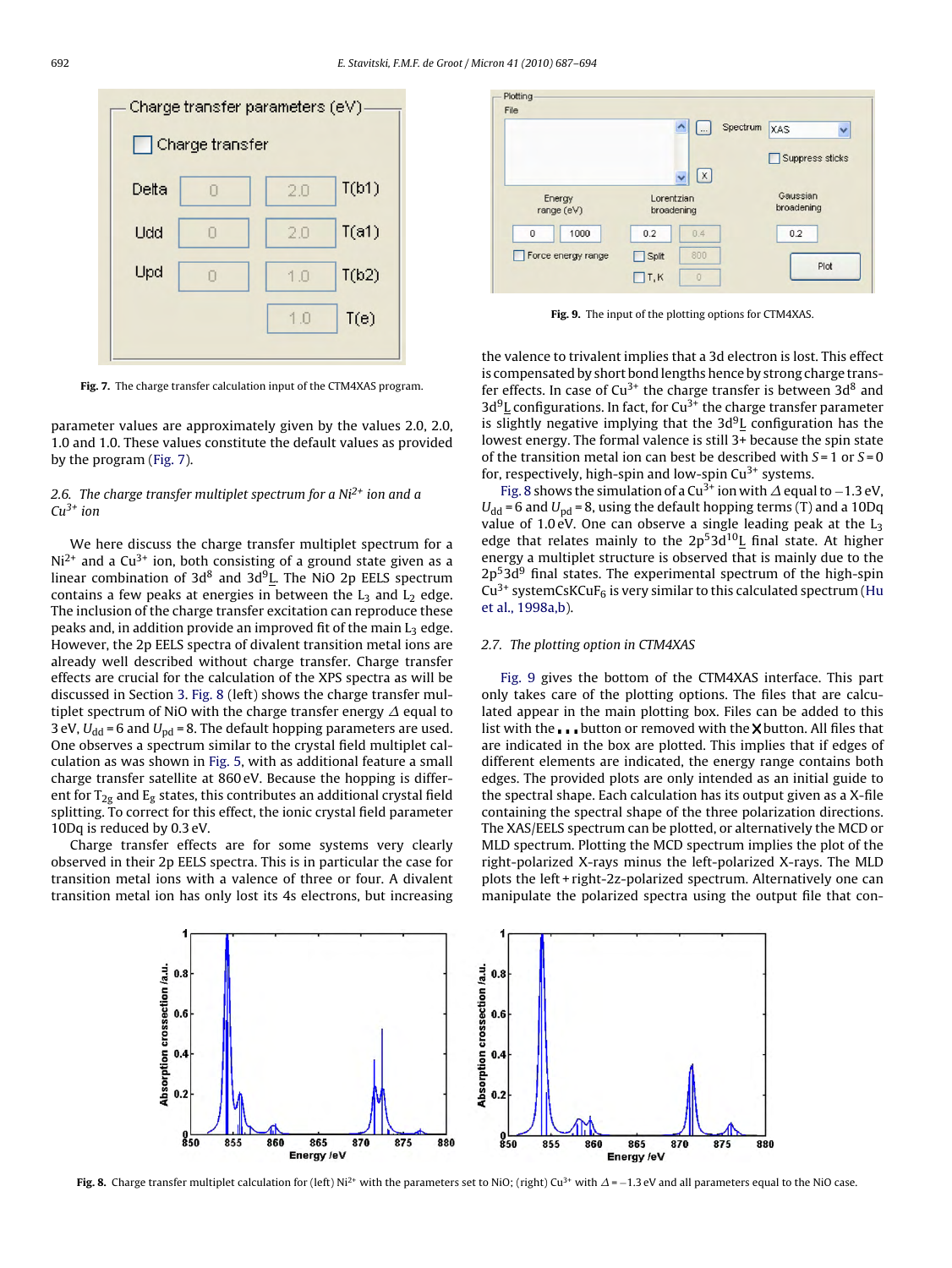<span id="page-6-0"></span>

Fig. 10. Charge transfer multiplet for (left) the 2p XPS spectrum of Ni<sup>2+</sup> with a 10Dq value of 1.4 eV; (right) the ordering of states for 2p XPS, respectively, 2p XAS/EELS.

tains the three polarizations independently. As default, a single Lorentzian broadening of 0.2 eV half-width half-maximum is used. One can modify this number and also split the spectrum into two parts, for example the  $L_3$  and  $L_2$  part, and broaden each part independently, using the split button and giving the energy in eV. The default value for the Gaussian broadening is also set to 0.2 eV halfwidth half-maximum. The default energy range is from the lowest energy till the highest energy. In case of large core hole spin–orbit splitting, one would prefer to have a more limited energy range, which can be set with the 'Force energy range' button, where the lowest and highest energy should be provided. The temperature can be added in Kelvin, if appropriate for the experiment. The sticks can be suppressed in the plot with the 'Suppress sticks' tick mark. These plotting options yield the most common spectra. If more complex spectra are required, one has to use the output files of the calculation and provide another program to plot the spectra. For example, plots as a function of temperature or for excited states can be plotted in this manner.

#### **3. Calculating XPS spectra with the CTM4XAS program**

The calculation of a 2p XPS spectrum is analogous to 2p XAS/EELS. One chooses the 2p XPS tab from the list and for the rest all parameters can remain the same. If one chooses XPS, the charge transfer tick mark is switched on automatically. We have chosen for charge transfer as a default option as it makes no physical sense to calculate an XPS spectrum without charge transfer. If one really would like to calculate an XPS spectrum without charge transfer, for example, for didactical purposes, one can set all hopping terms to zero, thereby decoupling the two configurations  $3d^8$  and  $3d^9L$ . Then by setting a positive or negative charge transfer energy  $\Delta$  one can create a pure 3d<sup>8</sup>, respectively 3d<sup>9</sup>L ground state and calculate its spectral shape.

Fig. 10 shows the 2p XPS spectrum of NiO, using exactly the same parameters as used for the 2p XAS/EELS spectrum in [Fig. 5.](#page-4-0) The main difference between 2p XAS/EELS and 2p XPS is the large charge transfer effect in the latter. The final state of 2p XPS contains



Fig. 11. Charge transfer multiplet calculations for Ni<sup>2+</sup> using the NiO parameters; (top, left) 1s XPS; (top, right) 2s XPS; (bottom, left) 3s XPS and (bottom, right) 3p XPS.